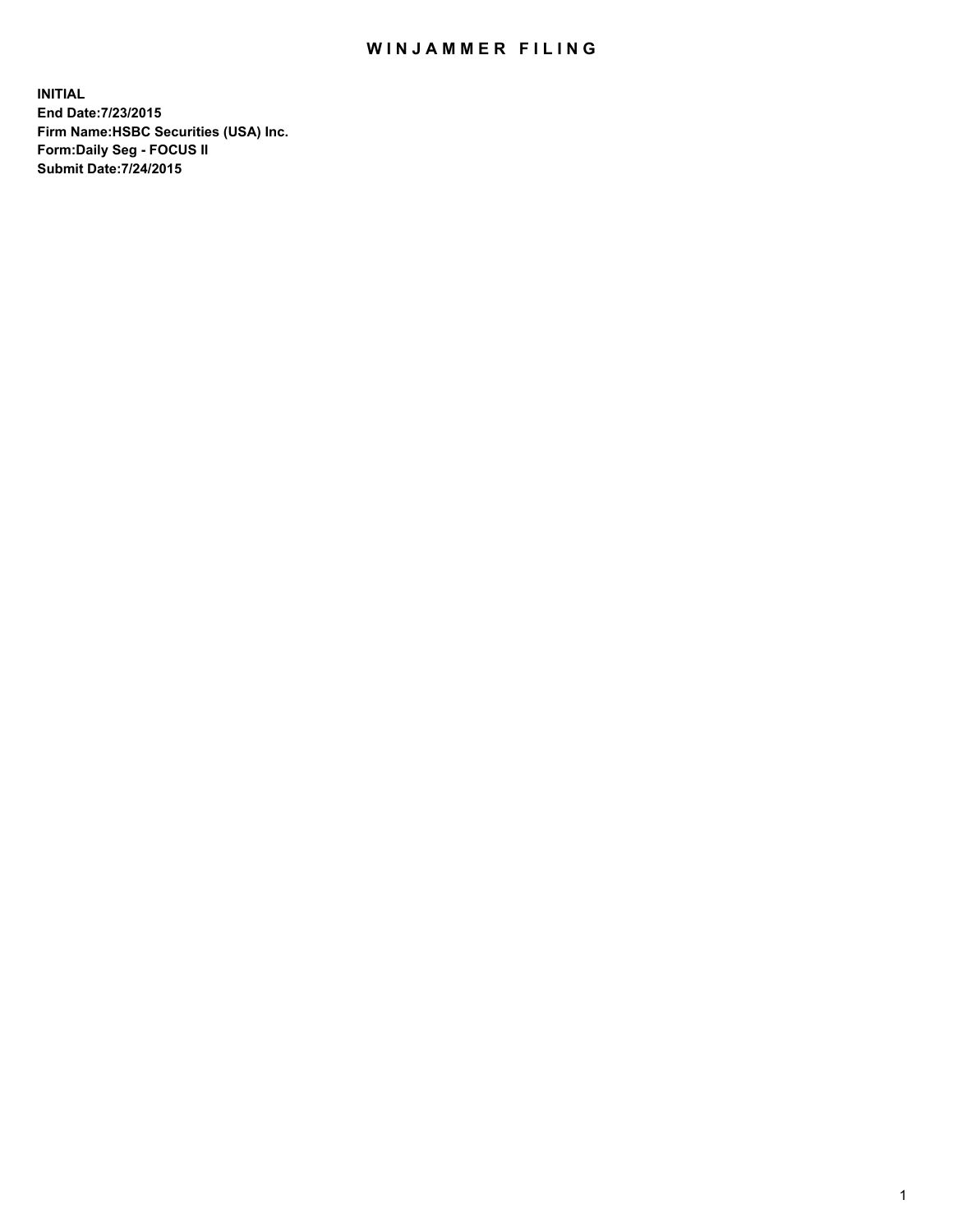## **INITIAL End Date:7/23/2015 Firm Name:HSBC Securities (USA) Inc. Form:Daily Seg - FOCUS II Submit Date:7/24/2015 Daily Segregation - Cover Page**

| Name of Company<br><b>Contact Name</b><br><b>Contact Phone Number</b><br><b>Contact Email Address</b>                                                                                                                                                                                                                         | <b>HSBC Securities (USA) Inc.</b><br><b>Steven Richardson</b><br>212-525-6445<br>steven.richardson@us.hsbc.com |
|-------------------------------------------------------------------------------------------------------------------------------------------------------------------------------------------------------------------------------------------------------------------------------------------------------------------------------|----------------------------------------------------------------------------------------------------------------|
| FCM's Customer Segregated Funds Residual Interest Target (choose one):<br>a. Minimum dollar amount: ; or<br>b. Minimum percentage of customer segregated funds required:% ; or<br>c. Dollar amount range between: and; or<br>d. Percentage range of customer segregated funds required between: % and %.                      | 50,000,000<br>0 <sub>0</sub><br>0 <sub>0</sub>                                                                 |
| FCM's Customer Secured Amount Funds Residual Interest Target (choose one):<br>a. Minimum dollar amount: ; or<br>b. Minimum percentage of customer secured funds required:%; or<br>c. Dollar amount range between: and; or<br>d. Percentage range of customer secured funds required between:% and%.                           | 10,000,000<br>0 <sub>0</sub><br>00                                                                             |
| FCM's Cleared Swaps Customer Collateral Residual Interest Target (choose one):<br>a. Minimum dollar amount: ; or<br>b. Minimum percentage of cleared swaps customer collateral required:%; or<br>c. Dollar amount range between: and; or<br>d. Percentage range of cleared swaps customer collateral required between:% and%. | 70,000,000<br>0 <sub>0</sub><br>00                                                                             |

Attach supporting documents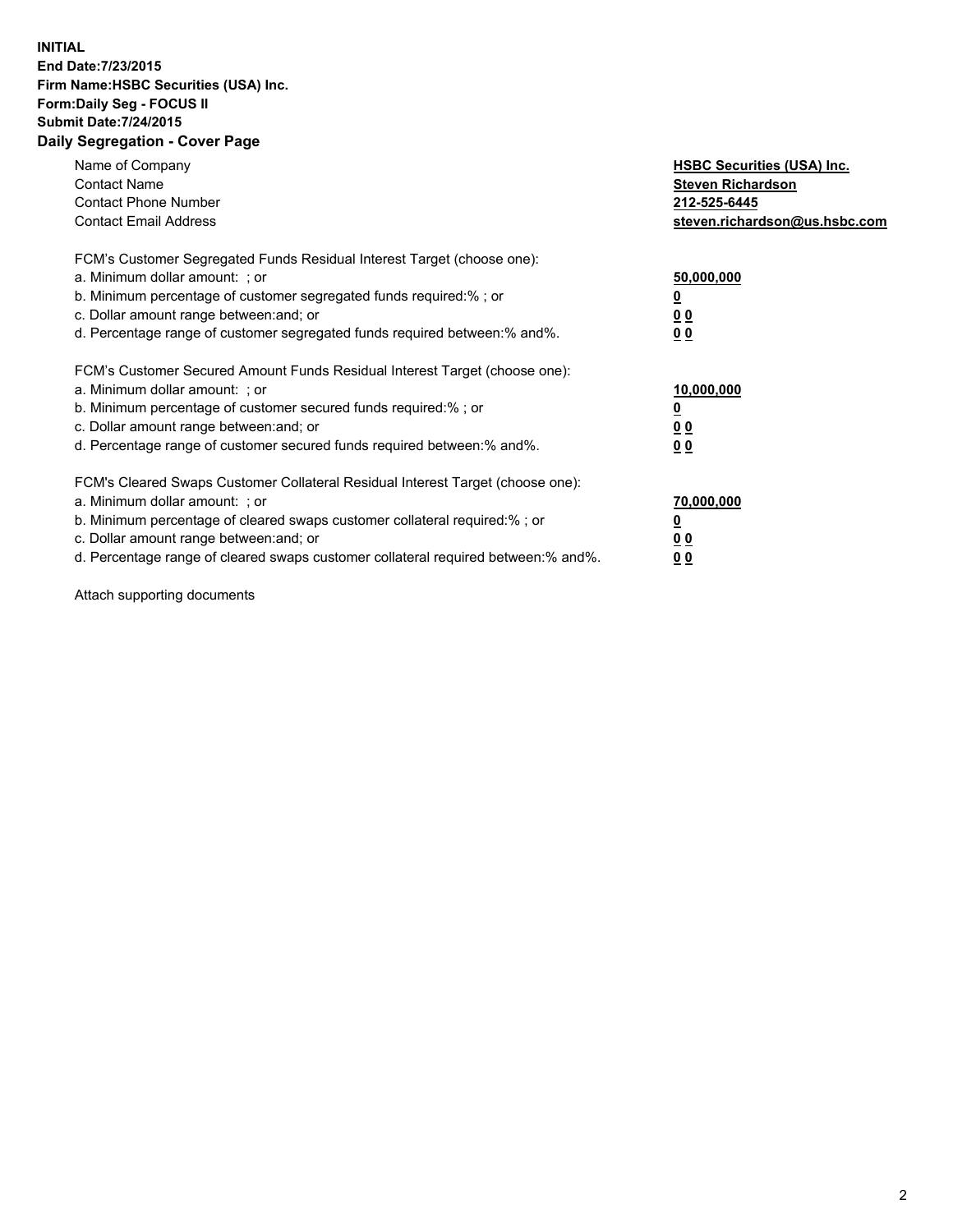**INITIAL End Date:7/23/2015 Firm Name:HSBC Securities (USA) Inc. Form:Daily Seg - FOCUS II Submit Date:7/24/2015 Daily Segregation - Secured Amounts**

Foreign Futures and Foreign Options Secured Amounts Amount required to be set aside pursuant to law, rule or regulation of a foreign government or a rule of a self-regulatory organization authorized thereunder **0** [7305] 1. Net ledger balance - Foreign Futures and Foreign Option Trading - All Customers A. Cash **56,084,088** [7315] B. Securities (at market) **39,019,668** [7317] 2. Net unrealized profit (loss) in open futures contracts traded on a foreign board of trade **839,260** [7325] 3. Exchange traded options a. Market value of open option contracts purchased on a foreign board of trade **0** [7335] b. Market value of open contracts granted (sold) on a foreign board of trade **0** [7337] 4. Net equity (deficit) (add lines 1. 2. and 3.) **95,943,016** [7345] 5. Account liquidating to a deficit and account with a debit balances - gross amount **394,970** [7351] Less: amount offset by customer owned securities **-355,962** [7352] **39,008** [7354] 6. Amount required to be set aside as the secured amount - Net Liquidating Equity Method (add lines 4 and 5) **95,982,024** [7355] 7. Greater of amount required to be set aside pursuant to foreign jurisdiction (above) or line 6. **95,982,024** [7360] FUNDS DEPOSITED IN SEPARATE REGULATION 30.7 ACCOUNTS 1. Cash in banks A. Banks located in the United States **27,001,019** [7500] B. Other banks qualified under Regulation 30.7 **0** [7520] **27,001,019** [7530] 2. Securities A. In safekeeping with banks located in the United States **39,019,668** [7540] B. In safekeeping with other banks qualified under Regulation 30.7 **0** [7560] **39,019,668** [7570] 3. Equities with registered futures commission merchants A. Cash **0** [7580] B. Securities **0** [7590] C. Unrealized gain (loss) on open futures contracts **0** [7600] D. Value of long option contracts **0** [7610] E. Value of short option contracts **0** [7615] **0** [7620] 4. Amounts held by clearing organizations of foreign boards of trade A. Cash **0** [7640] B. Securities **0** [7650] C. Amount due to (from) clearing organization - daily variation **0** [7660] D. Value of long option contracts **0** [7670] E. Value of short option contracts **0** [7675] **0** [7680] 5. Amounts held by members of foreign boards of trade A. Cash **71,144,321** [7700] B. Securities **0** [7710] C. Unrealized gain (loss) on open futures contracts **839,260** [7720] D. Value of long option contracts **0** [7730] E. Value of short option contracts **0** [7735] **71,983,581** [7740] 6. Amounts with other depositories designated by a foreign board of trade **0** [7760] 7. Segregated funds on hand **0** [7765] 8. Total funds in separate section 30.7 accounts **138,004,268** [7770] 9. Excess (deficiency) Set Aside for Secured Amount (subtract line 7 Secured Statement Page 1 from Line 8) **42,022,244** [7380] 10. Management Target Amount for Excess funds in separate section 30.7 accounts **10,000,000** [7780] 11. Excess (deficiency) funds in separate 30.7 accounts over (under) Management Target **32,022,244** [7785]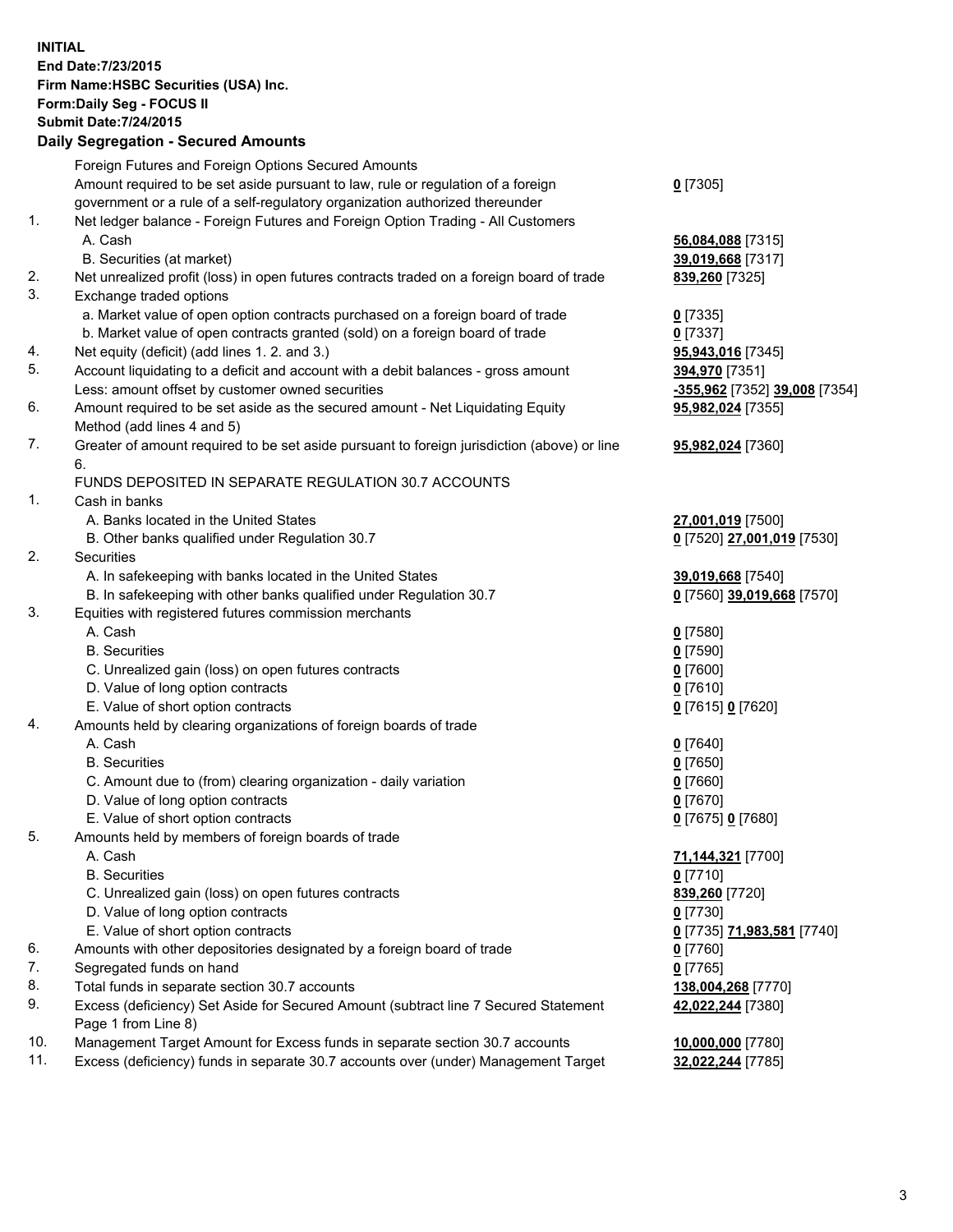**INITIAL End Date:7/23/2015 Firm Name:HSBC Securities (USA) Inc. Form:Daily Seg - FOCUS II Submit Date:7/24/2015 Daily Segregation - Segregation Statement** SEGREGATION REQUIREMENTS(Section 4d(2) of the CEAct) 1. Net ledger balance A. Cash **71,777,170** [7010] B. Securities (at market) **718,054,012** [7020] 2. Net unrealized profit (loss) in open futures contracts traded on a contract market **178,862,450** [7030] 3. Exchange traded options A. Add market value of open option contracts purchased on a contract market **98,499,821** [7032] B. Deduct market value of open option contracts granted (sold) on a contract market **-6,097,021** [7033] 4. Net equity (deficit) (add lines 1, 2 and 3) **1,061,096,432** [7040] 5. Accounts liquidating to a deficit and accounts with debit balances - gross amount **2,401,597** [7045] Less: amount offset by customer securities **-2,401,521** [7047] **76** [7050] 6. Amount required to be segregated (add lines 4 and 5) **1,061,096,508** [7060] FUNDS IN SEGREGATED ACCOUNTS 7. Deposited in segregated funds bank accounts A. Cash **12,827,303** [7070] B. Securities representing investments of customers' funds (at market) **0** [7080] C. Securities held for particular customers or option customers in lieu of cash (at market) **130,771,966** [7090] 8. Margins on deposit with derivatives clearing organizations of contract markets A. Cash **26,907,985** [7100] B. Securities representing investments of customers' funds (at market) **259,587,500** [7110] C. Securities held for particular customers or option customers in lieu of cash (at market) **587,282,046** [7120] 9. Net settlement from (to) derivatives clearing organizations of contract markets **3,754,165** [7130] 10. Exchange traded options A. Value of open long option contracts **98,499,821** [7132] B. Value of open short option contracts **-6,097,021** [7133] 11. Net equities with other FCMs A. Net liquidating equity **48,140,728** [7140] B. Securities representing investments of customers' funds (at market) **0** [7160] C. Securities held for particular customers or option customers in lieu of cash (at market) **0** [7170] 12. Segregated funds on hand **0** [7150] 13. Total amount in segregation (add lines 7 through 12) **1,161,674,493** [7180] 14. Excess (deficiency) funds in segregation (subtract line 6 from line 13) **100,577,985** [7190] 15. Management Target Amount for Excess funds in segregation **50,000,000** [7194]

16. Excess (deficiency) funds in segregation over (under) Management Target Amount Excess

**50,577,985** [7198]